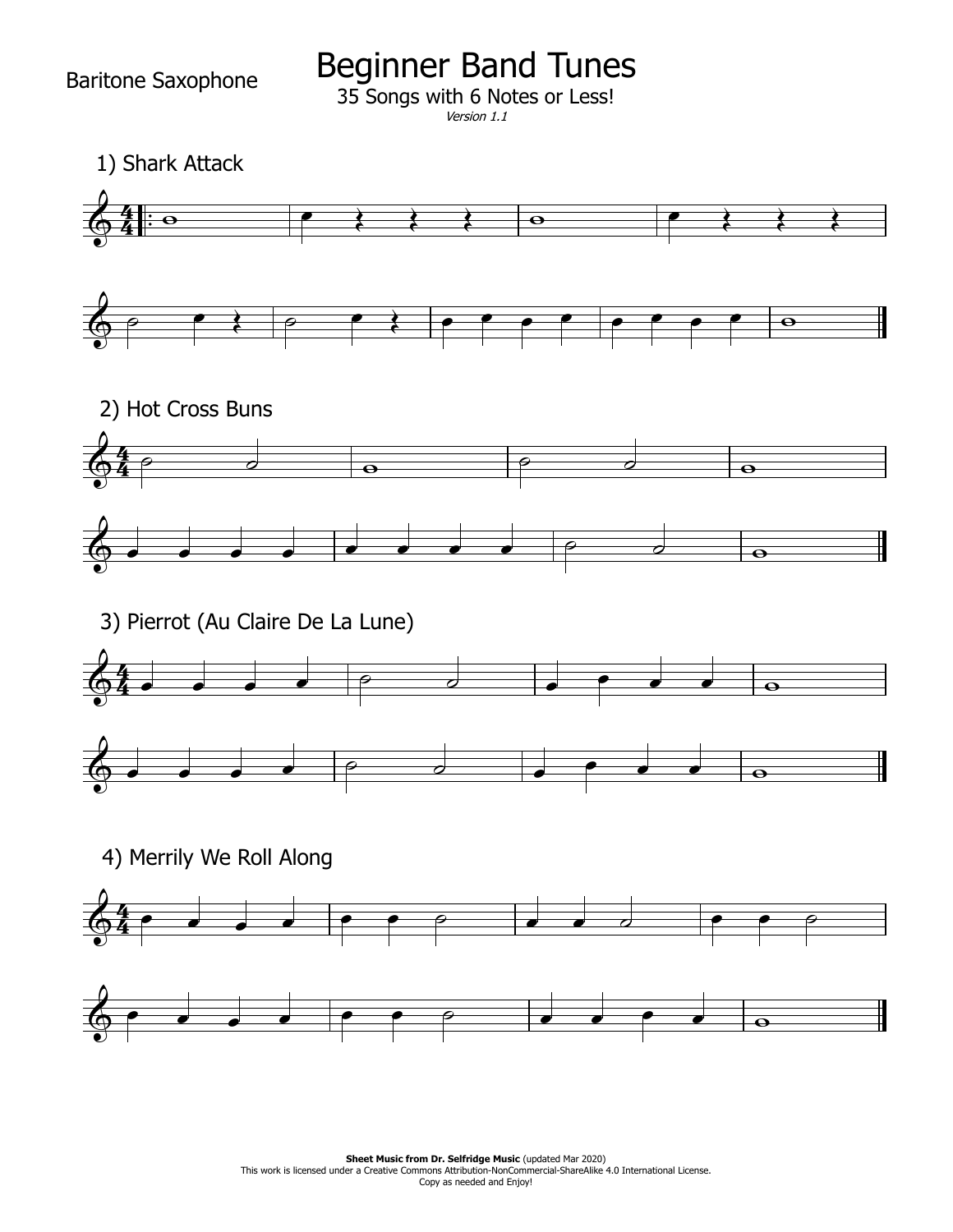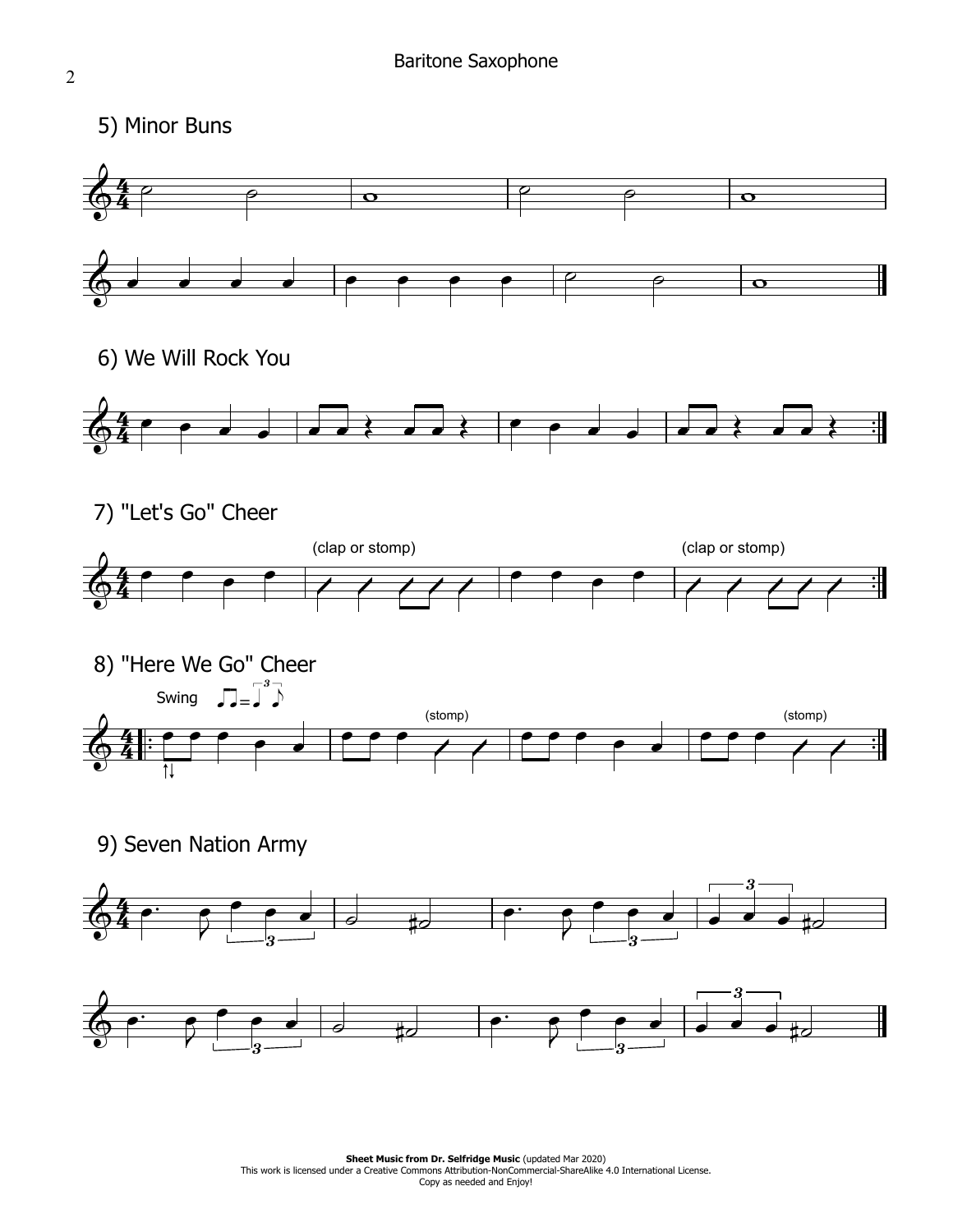## 10) Seven Nation Transposed



11) Another One Bites the Dust



12) Hot Cross Buns Harmony (Play together with song #2 as <sup>a</sup> duet with <sup>a</sup> friend)





13) Mary Had a Little Lamb

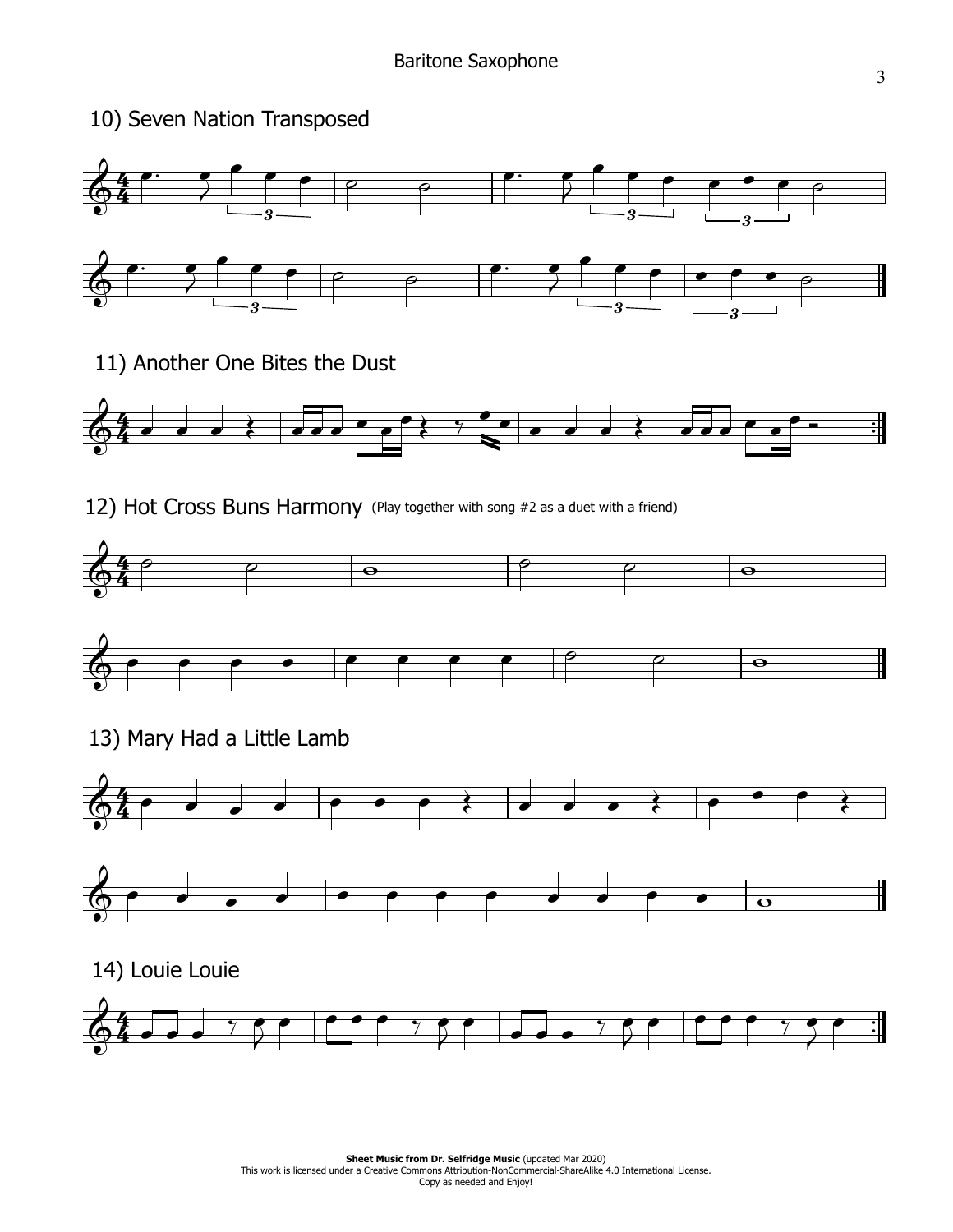

**Sheet Music from Dr. Selfridge Music (updated Mar 2020) Sheet Music from Dr. Selfridge Music** (updated Mar 2020)<br>This work is licensed under a Creative Commons Attribution-NonCommercial-ShareAlike 4.0 International License. Copy as needed and Enjoy!

4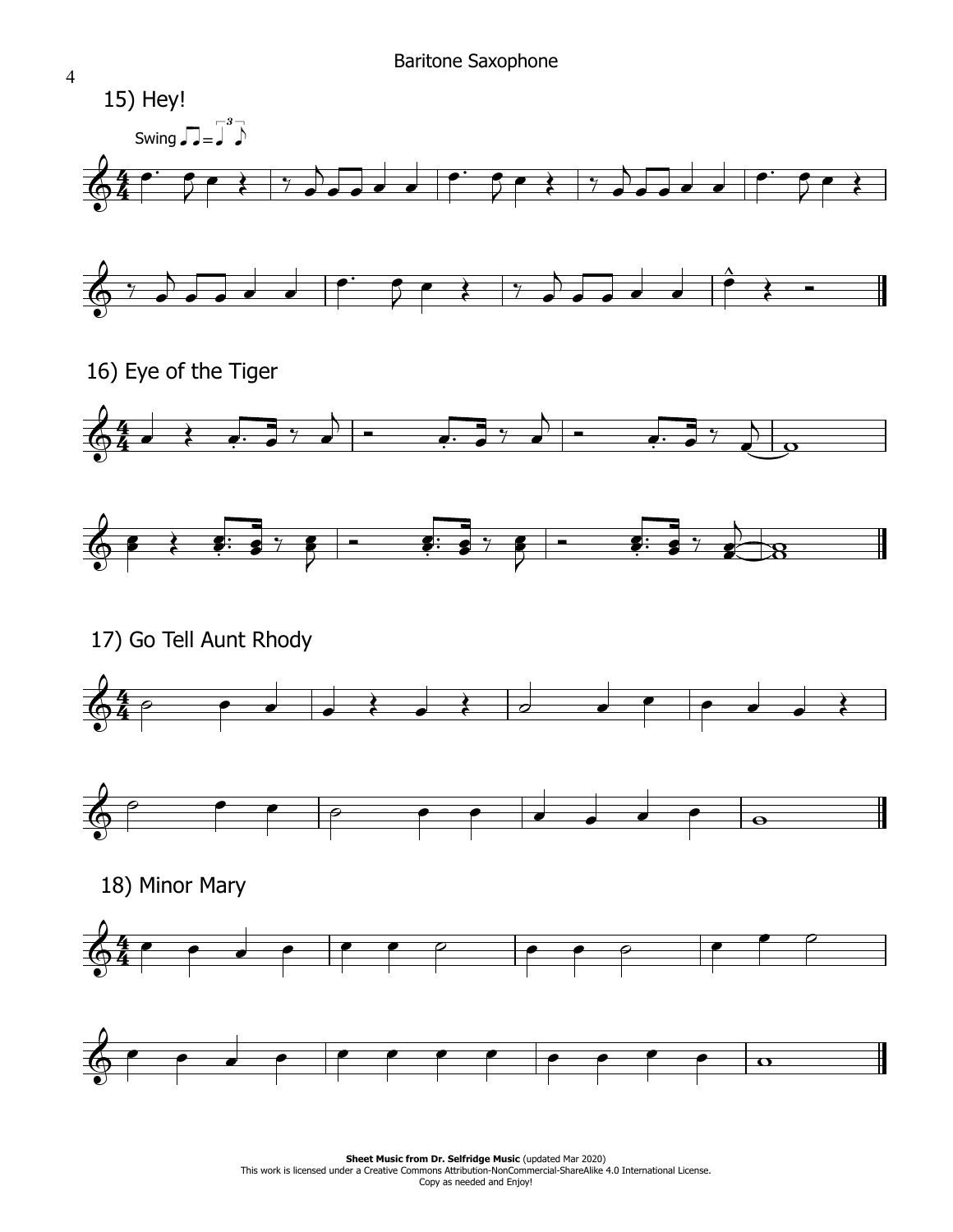19) Twinkle Twinkle

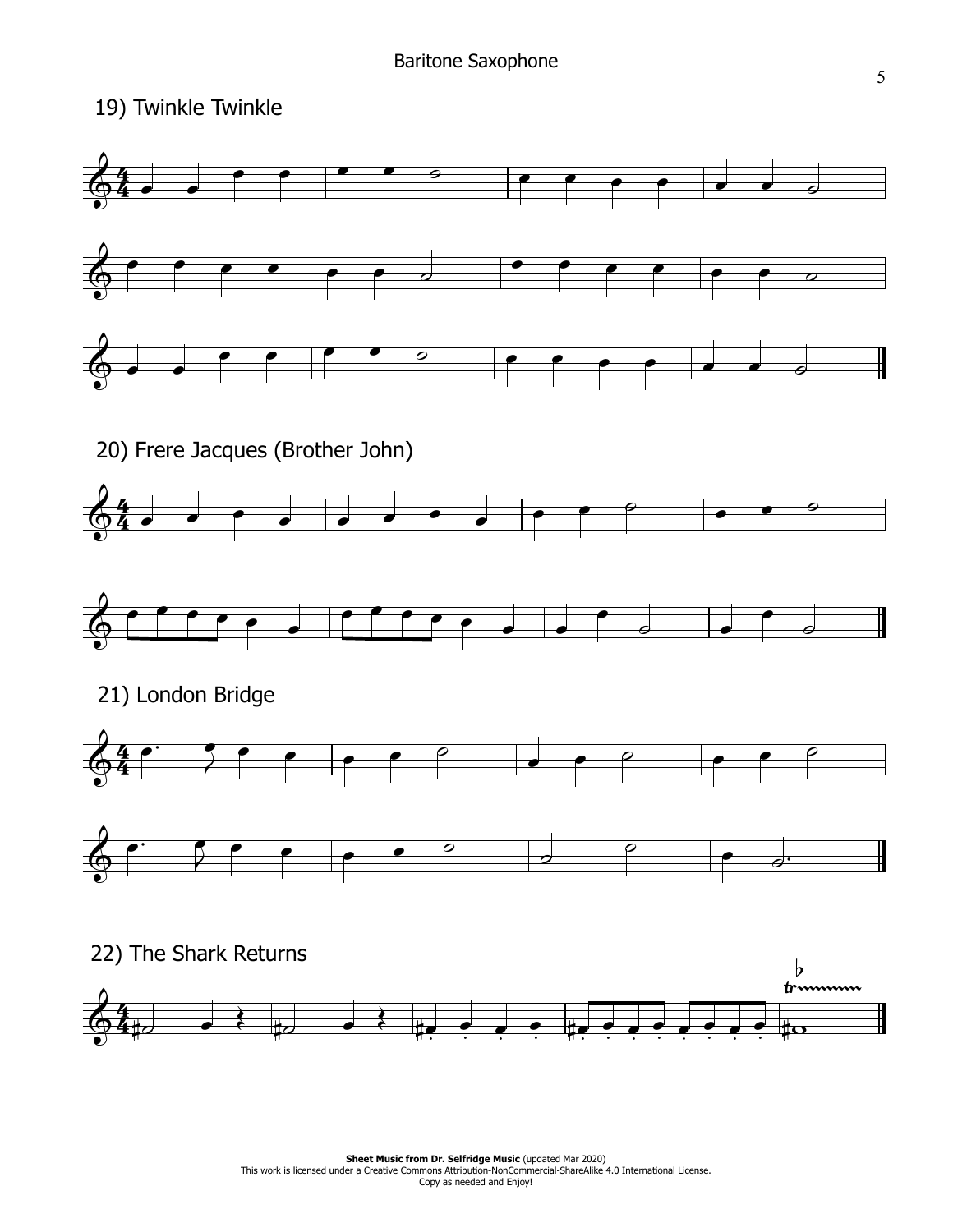## Baritone Saxophone



**Sheet Music from Dr. Selfridge Music (updated Mar 2020) Sheet Music from Dr. Selfridge Music** (updated Mar 2020)<br>This work is licensed under a Creative Commons Attribution-NonCommercial-ShareAlike 4.0 International License. Copy as needed and Enjoy!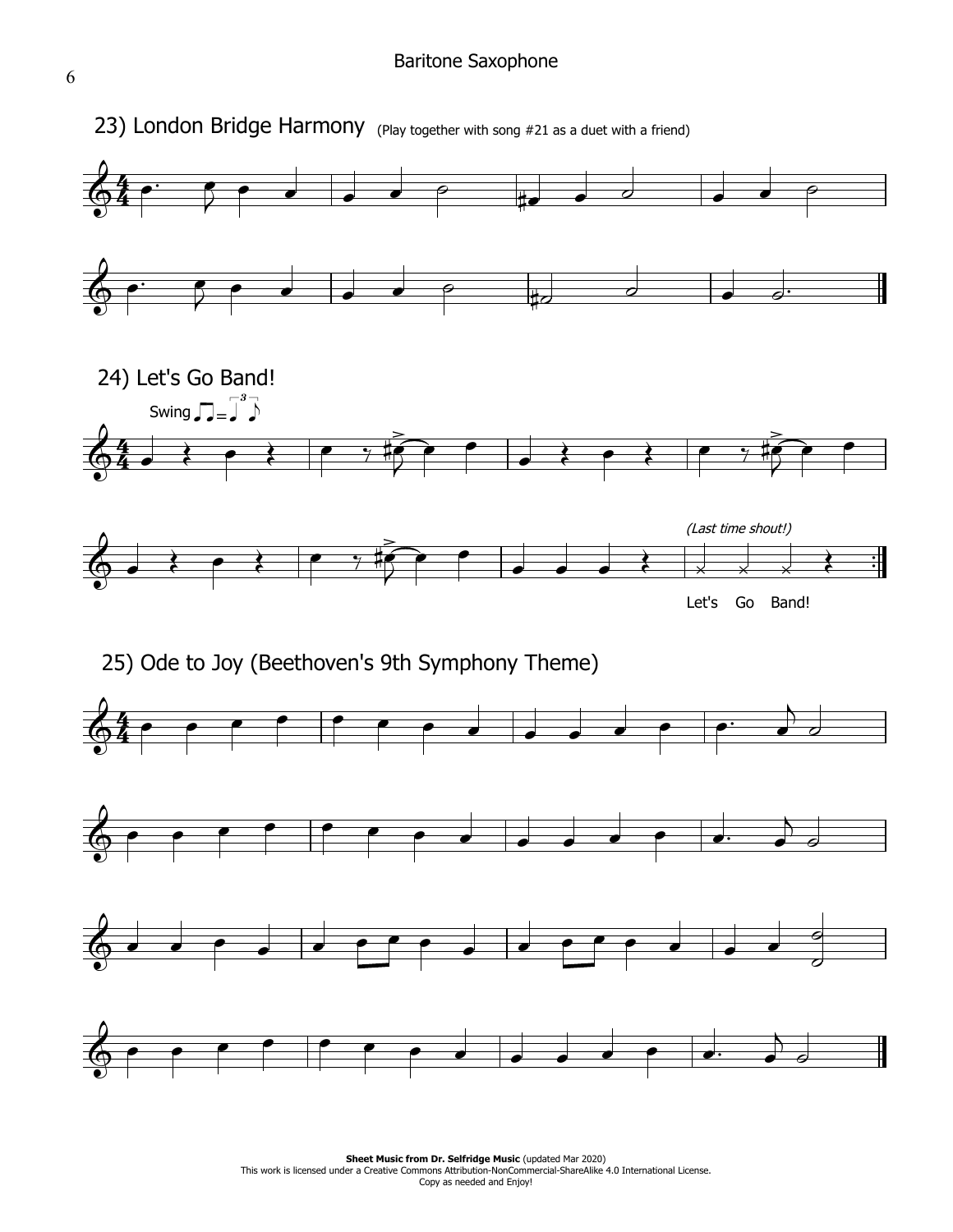

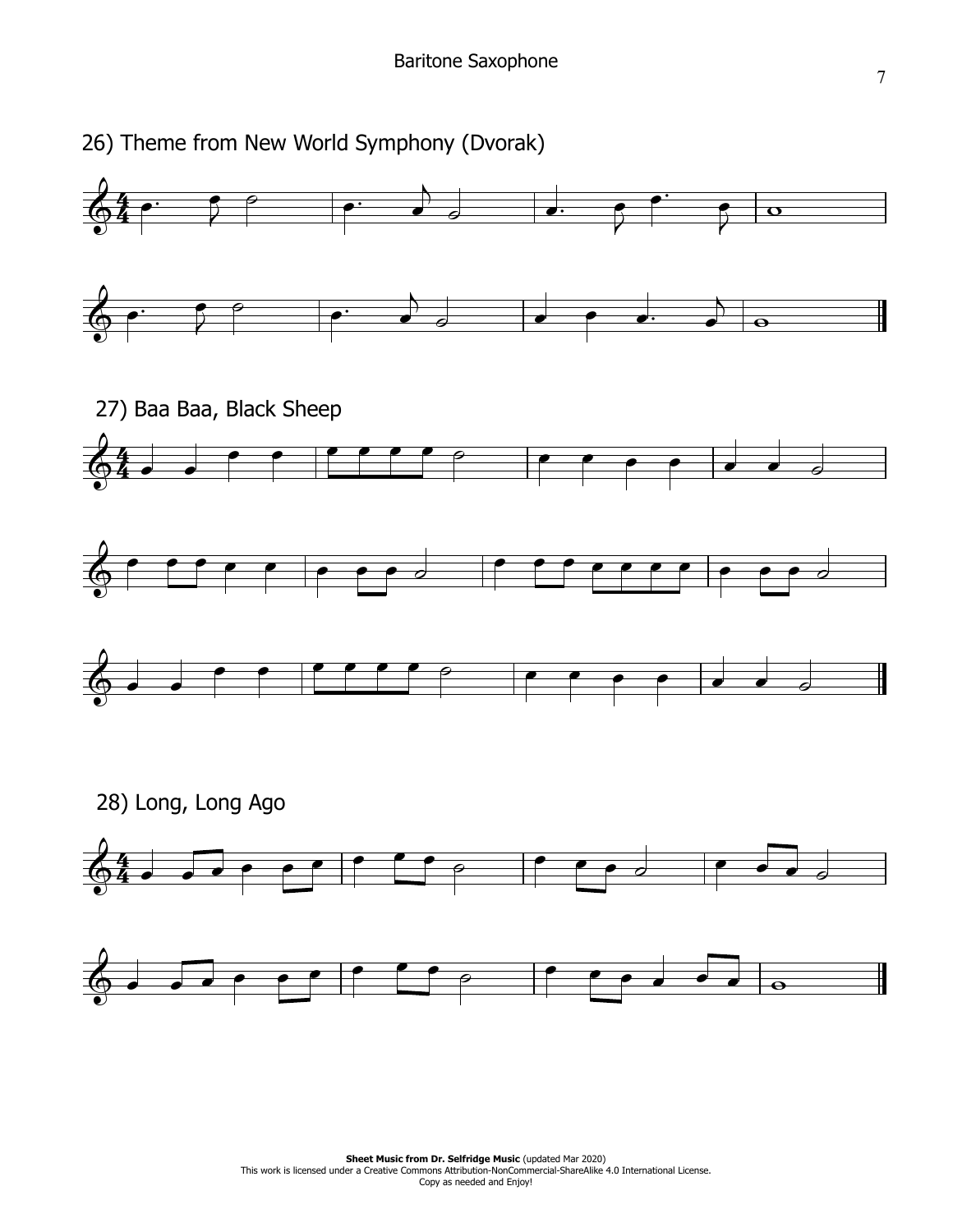